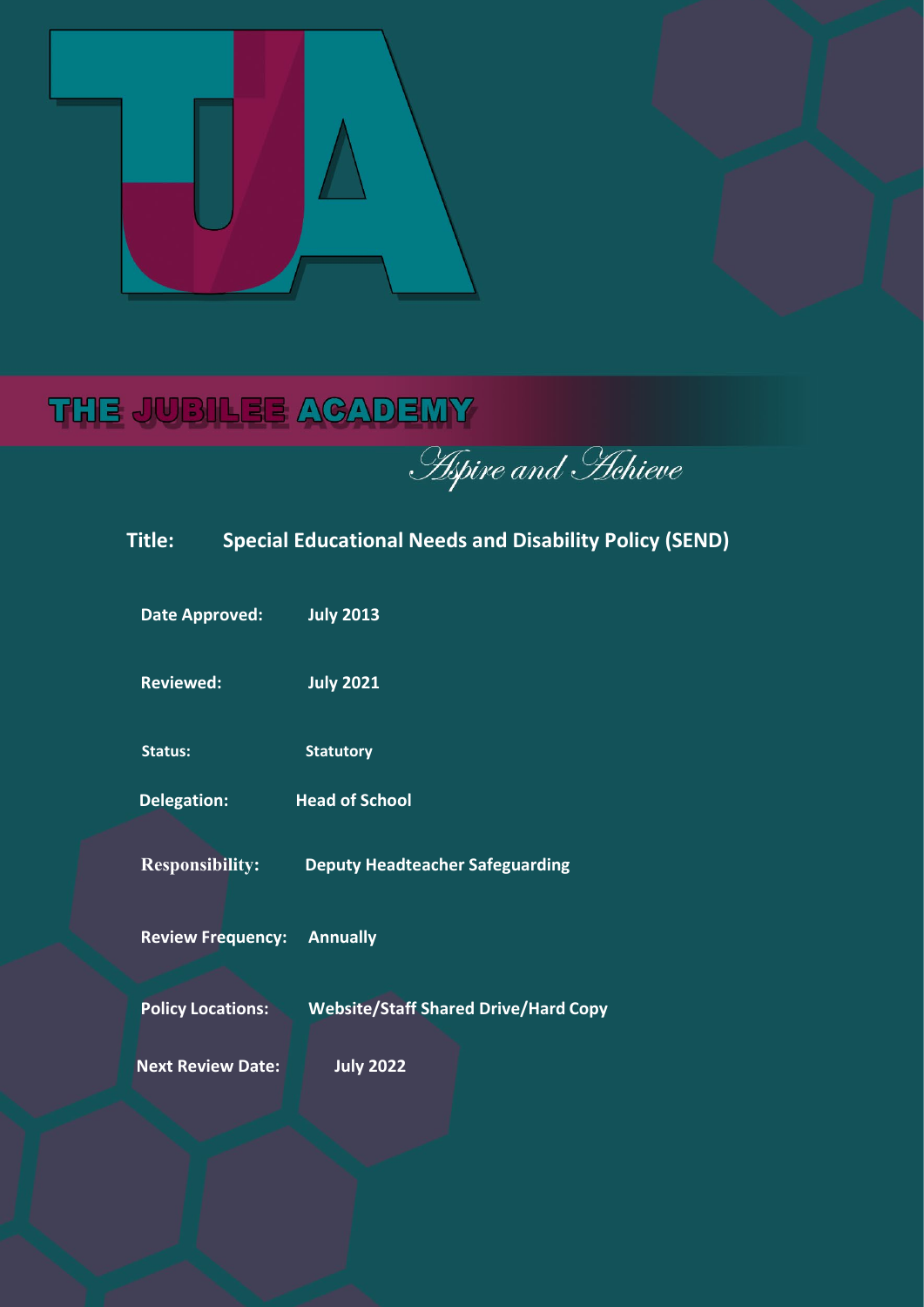# **Special Educational Needs and Disability Policy (SEND)**



#### **Statement of Intent**

Aspire and Achieve

The Jubilee Academy is committed to meeting the individual and unique needs of every one of its students so that they develop their full educational potential. We are committed to working in partnership with home schools and parents together with health and social services.

We believe that every teacher, Learning Champion, and support staff should be equipped with the skills and expertise to effectively meet the needs of all groups of students. Our programme of CPD prioritises the development of a wide and effective range of practices and strategies so that all of our staff are supported to be innovators in this area.

Integral to our approach is both the curriculum design, and the organisation of teaching and learning, where a focus on 'good or better teaching first' (wave 1), places an emphasis on planning for progression through differentiated activities and resources to achieve often rapid and high levels of progress.

#### **Objectives**

Some students will require more support than others to achieve the ECM outcomes. A significant proportion will, permanently, or for a period of time, have special educational needs, which impact on their learning and emotional well-being. The Jubilee Academy aims to provide all groups of students with strategies which fully meet their strengths and needs in a nurturing environment, in order to give them relevant and appropriate access to a broad and balanced curriculum, and to provide extra support designated as part of EHC Plans (Education, Health and Care Plans) when this is possible. Information about differentiation is provided through student profiles, and in Appendix 1.

Our school aims to:

- Have the highest expectations of all groups of students including those with SEND;
- Enable every young person to experience success;
- Recognise and celebrate the efforts and achievements of all students;
- Identify barriers to learning and participation, and provide appropriately a diversity of needs effectively;
- Ensure that all students, whatever their SEN or disability, receives appropriate educational provision through a curriculum that is relevant, differentiated and challenging, and that demonstrates coherence and progression in learning;
- Promote individual confidence and a positive attitude to learning;
- Give students with SEND equal opportunities to take part in all aspects of the school's provision as far as is appropriate;
- Ensure that students with SEND are enabled to receive and make known information, to express an opinion, and have that opinion taken into account in any matters affecting them;
- Identify, assess, record and consistently review the progress and needs of all groups of students;
- Ensure that parents/carers are fully involved in planning and supporting the provision for their children;
- Work collaboratively with parents/carers and other professionals and support services;
- Ensure that the responsibility held by all staff and Governors under the terms of the provisions recommended by the 'Children's and Families' Bill is implemented and maintained to the highest standard.

# **Inclusion Team: Staffing**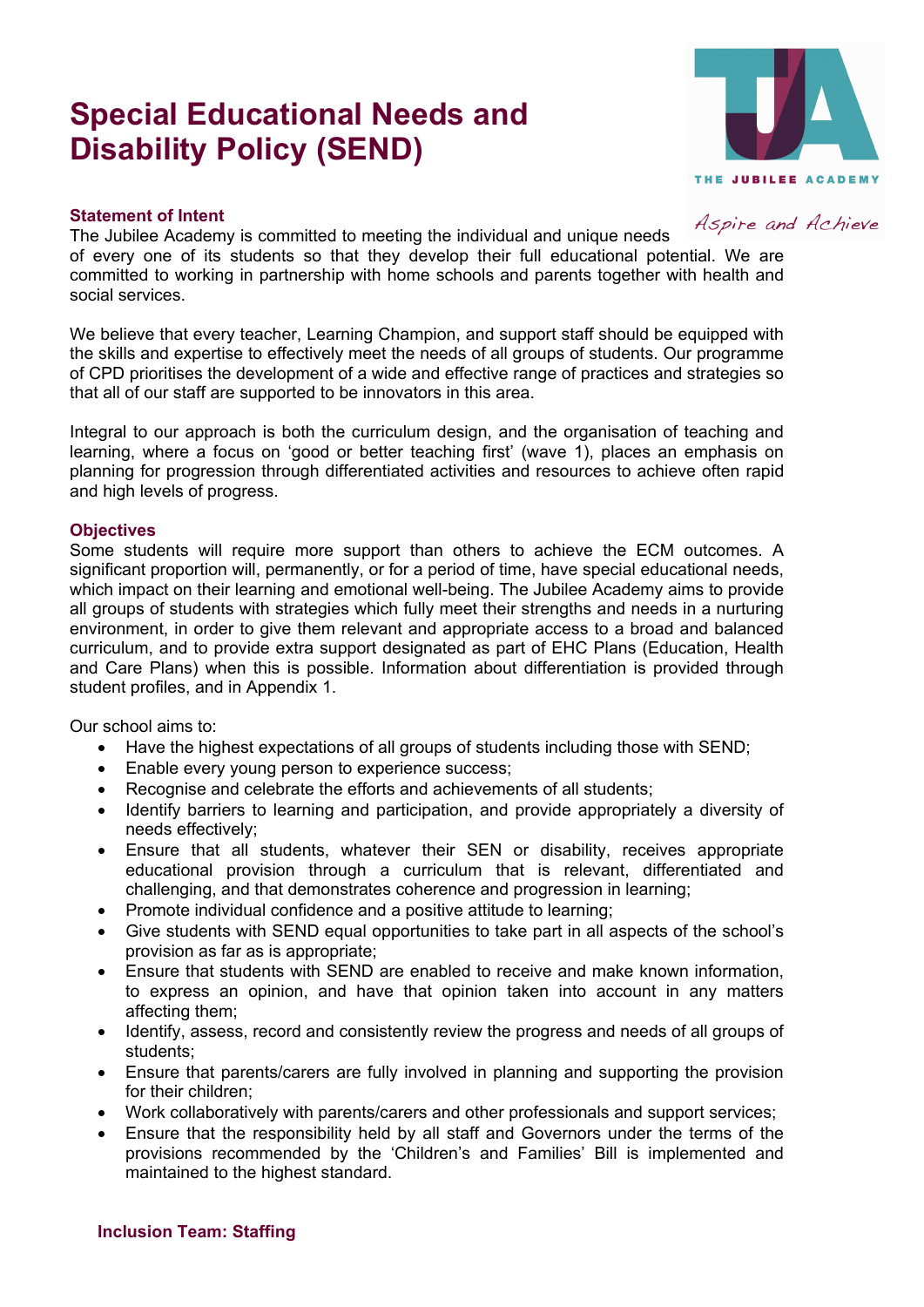Designated Safeguarding Lead Deputy Headteacher Safeguarding Deputy Headteacher Discipline and Conduct Deputy Headteacher Personal Development and Welfare Safeguarding Governor Pastoral Manager Year Coordinator Learning Champions Counsellor/Mentors/External Services Form Tutors

#### **Responsibility for co-ordination of inclusion and SEND provision**

Provision for students with SEND is a whole school responsibility.

It is the responsibility of each **teacher** to:

- Plan and provide for students with SEND in their classes, and to be aware that these needs may manifest themselves in different ways in different learning situations;
- To meet the needs of students with SEND;
- Plan activities that enable students with SEND to make progress and experience successful learning outcomes;
- Follow and consistently implement the school's procedures and systems for identifying, assessing and making provision to meet those needs;
- Ensure that they consistently monitor and track the progress of students with SEND;
- Set and share realistic targets with students with SEND that enable them to make measurable steps of progress;
- Ensure that they regularly refer to the information provided by SENCO, and provide feedback when requested;
- Undertake regular training and development and implement these new or modified practices in lesson planning and delivery to achieve continuous improvement.

The **Governing Body,** in co-operation with the **Head of School** at The Jubilee Academy will:

- Be responsible for determining and reviewing the policy and provision for students with SEND, and ensure that these are implemented and reviewed;
- Ensure that provision for SEND is an integral part of the school development plan, and implement appropriate staffing and funding arrangements to provide for students with SEND;
- Monitor, evaluate and review provision as part of the school self-evaluation cycle, prioritising future action accordingly.

#### **The Special Educational needs and Disabilities Coordinator (SENCO)** is responsible for;

- Effective liaison with 'home schools' so that all information about students with SEND is received in a timely fashion on entry and on exit;
- Overseeing the day to day full implementation of this policy;
- Ensuring that an agreed, consistent approach is adopted;
- Enabling staff to identify students with SEND; through publication of student profiles; and disseminating new information provided by health and social care services;
- Carrying out observations of students experiencing difficulties;
- Co-ordinating the provision for students with SEND;
- Supporting training and enabling staff to devise strategies, set targets appropriate to the needs of the students, advising on appropriate resources and materials, and on the effective use of resources and personnel in the classroom;
- Working closely with parents/carers, keeping them informed of provision, and how they can work in partnership with the school;
- Working in partnership with home schools, partners and commissioners, and with outside agencies, arranging meetings and providing a link between these agencies, staff and parents/carers;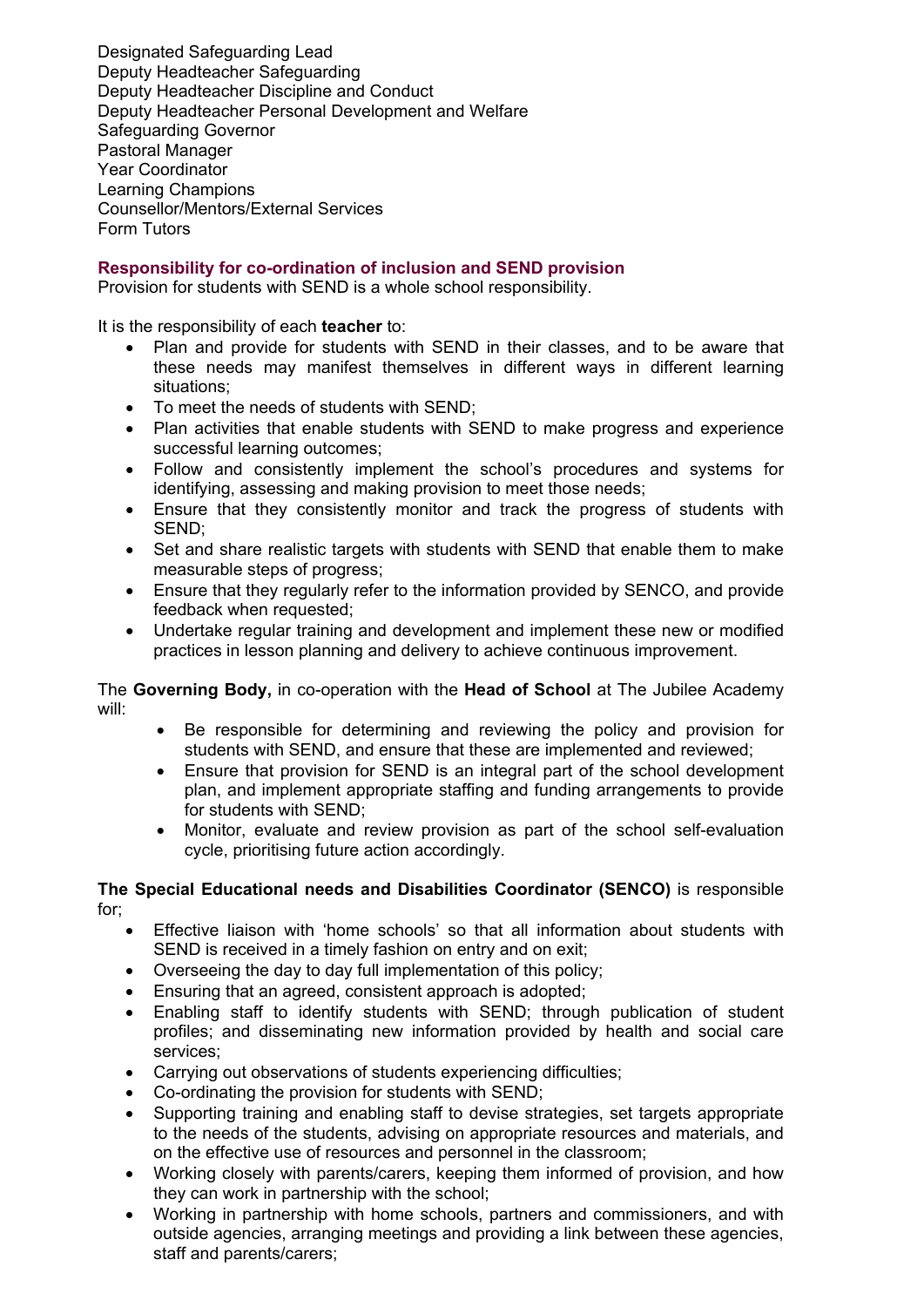- Maintaining the schools SEND register and records;
- Assisting in the monitoring and evaluation of students with SEND through the use of school assessment procedures and any additional assessment as may be required through the home school;
- Contributing to the in-service training of staff;
- Ensuring that all appropriate personnel in the school are aware of the needs of the students and the strategies that they should adopt to support them;
- Working in partnership with home schools to share strategies and best practice to ensure smooth transitions;
- Delivering CPD on pedagogy and strategies to ensure that through effective differentiation, innovative and creative teaching and learning, all groups of students including those with SEND make good or better progress.

# **Provision – Detail**

Teaching and learning is organised in a variety of ways to meet the varying needs of students through:

- Small classes and higher ratios of teacher/other adults to support learning;
- Nurture groups in KS3:
- Specialist additional specific provision including therapeutic approaches and specialist teaching (for example, including Freshstart reading programmes).

#### **Identification of need**

Student needs are mainly identified prior to admission to the school. Other or new needs will arise and may be identified through assessments (for example, those conducted by subject teachers or through 'baseline' screening tests). The development of literacy skills is a high priority, and varied interventions, including corrective reading, programmes are utilised.

#### **Assessment**

The whole school processes are used for all students including those with SEND. Additional assessment work may be carried out according to need. Information regarding eligibility for exam access arrangements is sought from home schools; students found to be eligible are assessed for exam access arrangements and are also supported in assessment situations leading up to this point.

All students undertake a reading test and subject assessment on entry to the school, in order to tailor and personalise the curriculum to fully meet their greatest needs and strengths.

#### Monitoring and review

Progress is monitored through the data provided by the whole school and monitoring and tracking systems.

The Jubilee Academy places a high priority on the SENCO's role in monitoring and further enhancing classroom practice through involvement in school self-evaluation and jointpractice development (CPD) with staff.

Provision is reviewed on an ongoing basis, and adjusted according to the needs of the students and the capacity of the school.

#### Access to the curriculum.

- All students have full access to the curriculum, with support as appropriate;
- Some students have additional literacy, numeracy or social skills development lessons;
- Staff have access to information about student's needs, and are required to use data effectively to plan appropriately to include all groups of students in their lessons;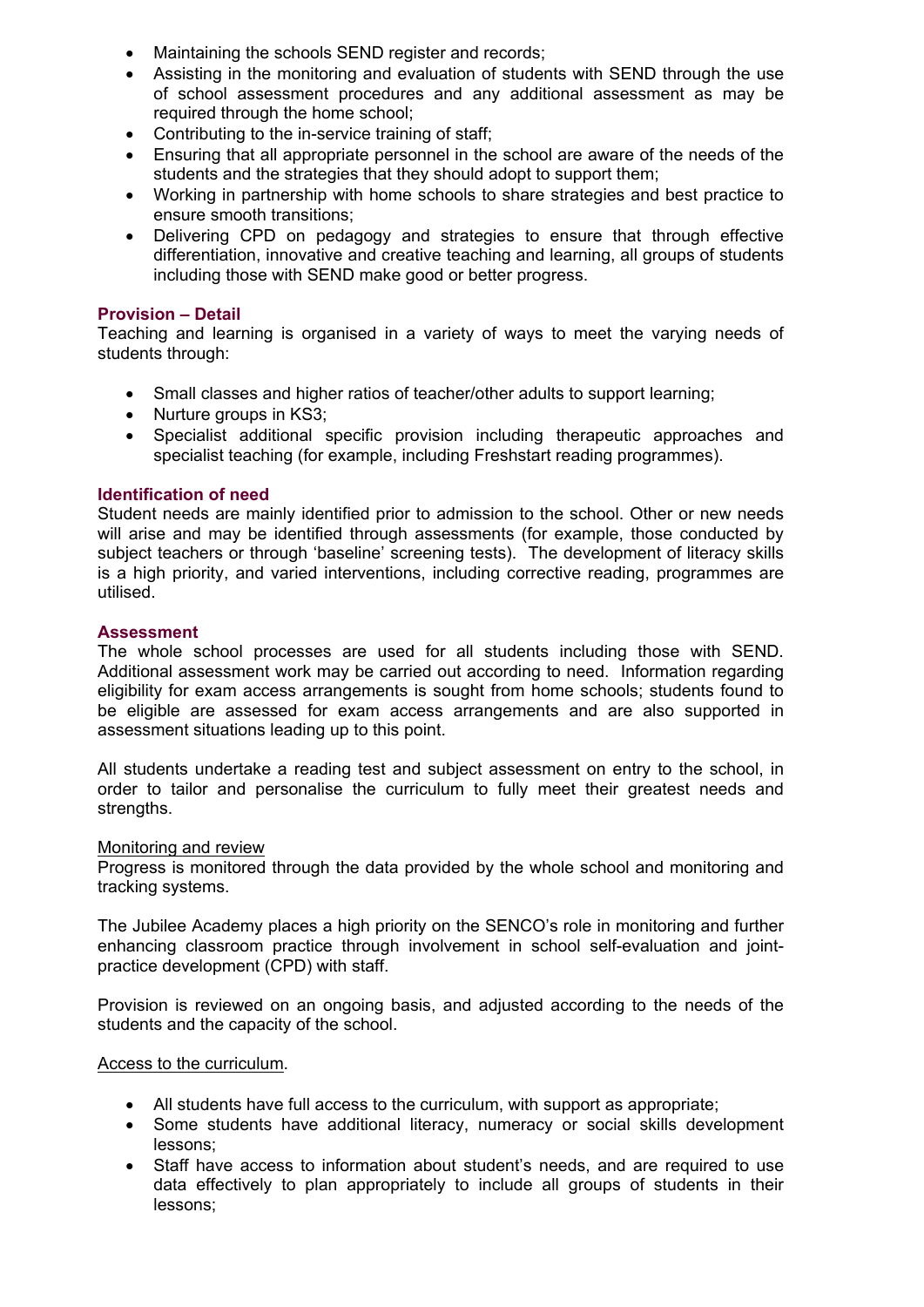• Vulnerable students or those with very low levels of cognitive development have access to additional specific provision (developed around the needs of individual students).

# **Inclusion of vulnerable students, those with SEND, or those with a disability**

- Staff are made fully aware of vulnerable students and those with SEND through the individual student profiles, the information on SIMS and additional information presented through the school's communication systems. It is the responsibility of all members of staff to refer to data to plan for, and to include, all groups of students with SEND in all lessons;
- All activities are available to all students. Additional provision of support is allocated to allow for this according to the needs of individual students;
- Some students may have an individual timetable or special arrangements to allow them to access school;
- The Pastoral System strongly supports vulnerable students and works closely with the SENCO;
- All students are expected to be fully involved in the life of the school, including in the 'Gifts and Talents' and 'After Hours' programmes.

# **Evaluating provision**

- The Governing body with the SENCO and Head of School is responsible for monitoring the effectiveness of the provision made for students with SEND through: the academic and social progress made by the students, the extent to which students develop independence, feedback from parents and students and the contribution to the school community made by the students.
- The school development plan will reflect the provision necessary to meet the needs of students with SEND;
- The Governing body will report annually to parents/carers on the above.

# **Links to support services**

The school works with a wide range of professionals, multi-agency partners and organisations to meet the needs, interests, aspirations and abilities of all students.

# **Working in partnership with parents/carers**

Parents/carers:

- Will be expected to regularly discuss their child's academic learning and personal development;
- Are invited and will be expected to attend or request meetings to discuss provision for their child;
- Will be given advice and directed to other services as relevant;
- Are encouraged to work with their child at home and can be given strategies to help them in this.

Close liaison is maintained between home and school.

We will:

- Enable every student to experience success;
- Promote individual confidence and a positive attitude;
- Ensure that all groups of students, whatever their special educational needs, receive appropriate educational provision through a broad and balanced curriculum that is relevant and differentiated and that demonstrates coherence and progression in learning;
- Give students with SEND equal opportunities to take part in all aspects of the school's provision, as far as is appropriate;
- Ensure that children with SEND have opportunities to receive and make known information, to express an opinion, and have that opinion taken into account in any matters affecting them;
- Identify, assess, record and regularly review students' progress and needs;
- Involve parents/carers in planning and supporting at all stages of their children's development;
- Work collaboratively with parents, other professionals and support services;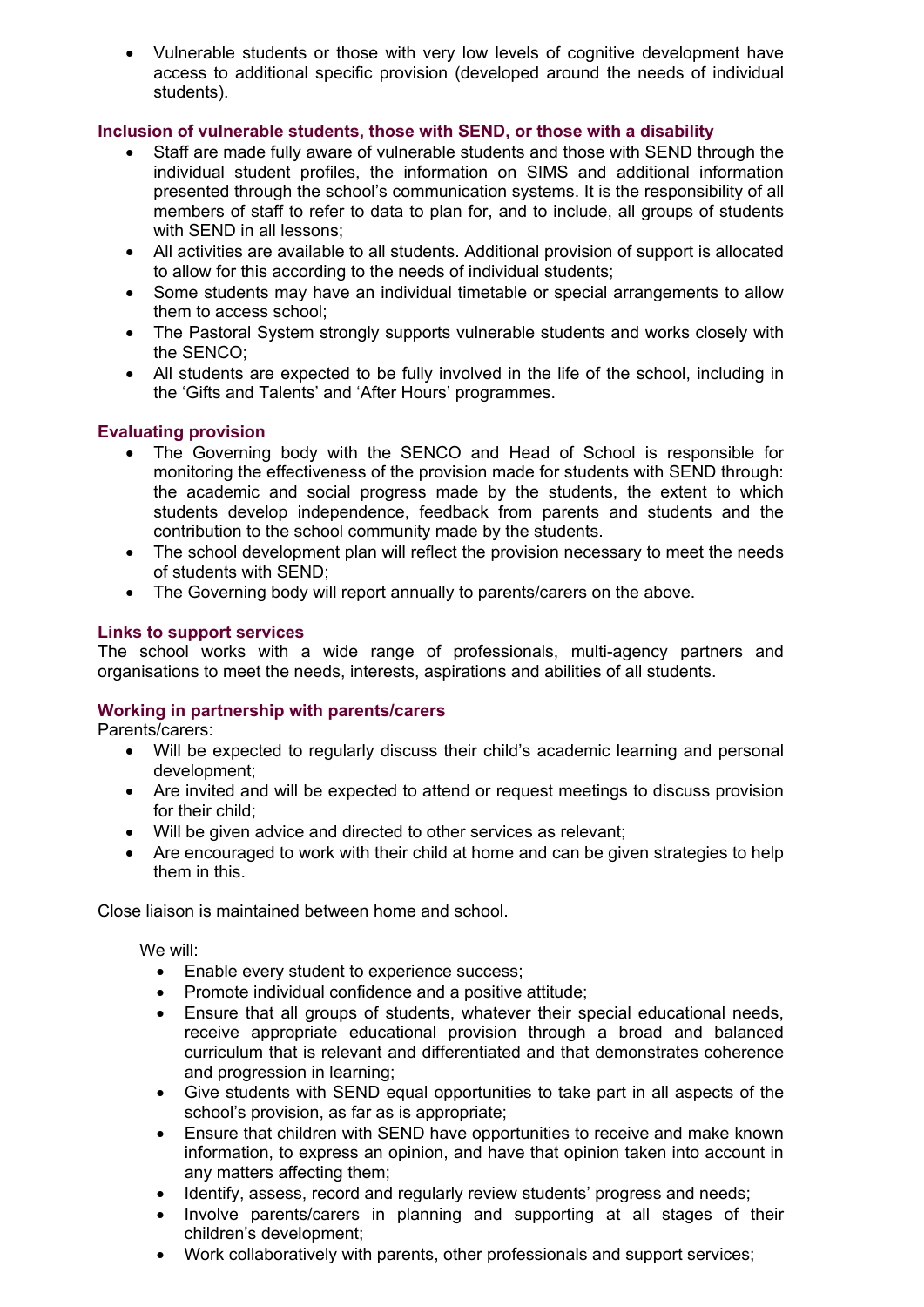• Ensure that the responsibility held by all staff and governors for SEND is implemented and maintained.

# **Roles and responsibilities of Head of School, other staff and governors**

Provision for children with special educational needs is a matter for the school as a whole. It is each teacher's responsibility to provide for students with SEND in his/her class to ensure their progress, and to be aware that their needs may be need addressing in different learning situations. All staff are responsible for meeting an individual's special educational needs, and for following the school's procedures for identifying, assessing and making provision to meet those needs.

The governing body, in co-operation with the head of school, has a legal responsibility for determining the policy and provision for students with SEND.

The **Head of School** has responsibility for:

- The management of all aspects of the school's work, including provision for students with SEND;
- Keeping the Executive Head and governing body informed about SEND issues;
- Working closely with the SEND personnel within the school;
- Ensuring that the implementation of this policy and the effects of inclusion policies on the school as a whole are monitored and reported to governors.

The **Governing Body** will ensure that:

- SEND provision is an integral part of the school improvement/development plan;
- Necessary provision is made for any pupil with SEND;
- All staff are aware of the need to identify, make provisions for, and to ensure the progress of, students with SEND;
- Students with SEND join in with school activities alongside other students, as far as is reasonably practical and compatible with their needs, and the efficient education of other students;
- They report to parents on the implementation of the school's SEND policy;
- They regard to statutory frameworks, including the Childrens' and Families Bill;
- Parents are notified, if the school decides to make special educational provision for their child;
- They are fully informed about SEND issues so that they can play a major part in school self-review;
- They set up appropriate staffing and funding arrangements, and oversee the school's work for students with SEND;
- The quality of SEND provision is regularly monitored;
- They, and the school as a whole, are involved in the development and monitoring of this policy.

The **special educational needs co-ordinator** (SENCO) is responsible for:

- Overseeing provision for students with current SEN statements, and future Education, Health and Care Plans (EHC Plans);
- Keeping abreast of the developments on the guidelines from Harrow LA on the change from SEN statements to EHC plans;
- Overseeing the smooth transition of students with EHC plans from KS3 KS4, and  $KS4 - KS5$ ;
- Training, developing, supporting and holding teachers accountable for utilising their knowledge and skills to innovate a practice, which ensures that all students with SEND make good progress from their individual starting points;
- Overseeing the day-to-day operation of this policy;
- Ensuring that an agreed, consistent approach is adopted;
- Liaising with and advising other staff;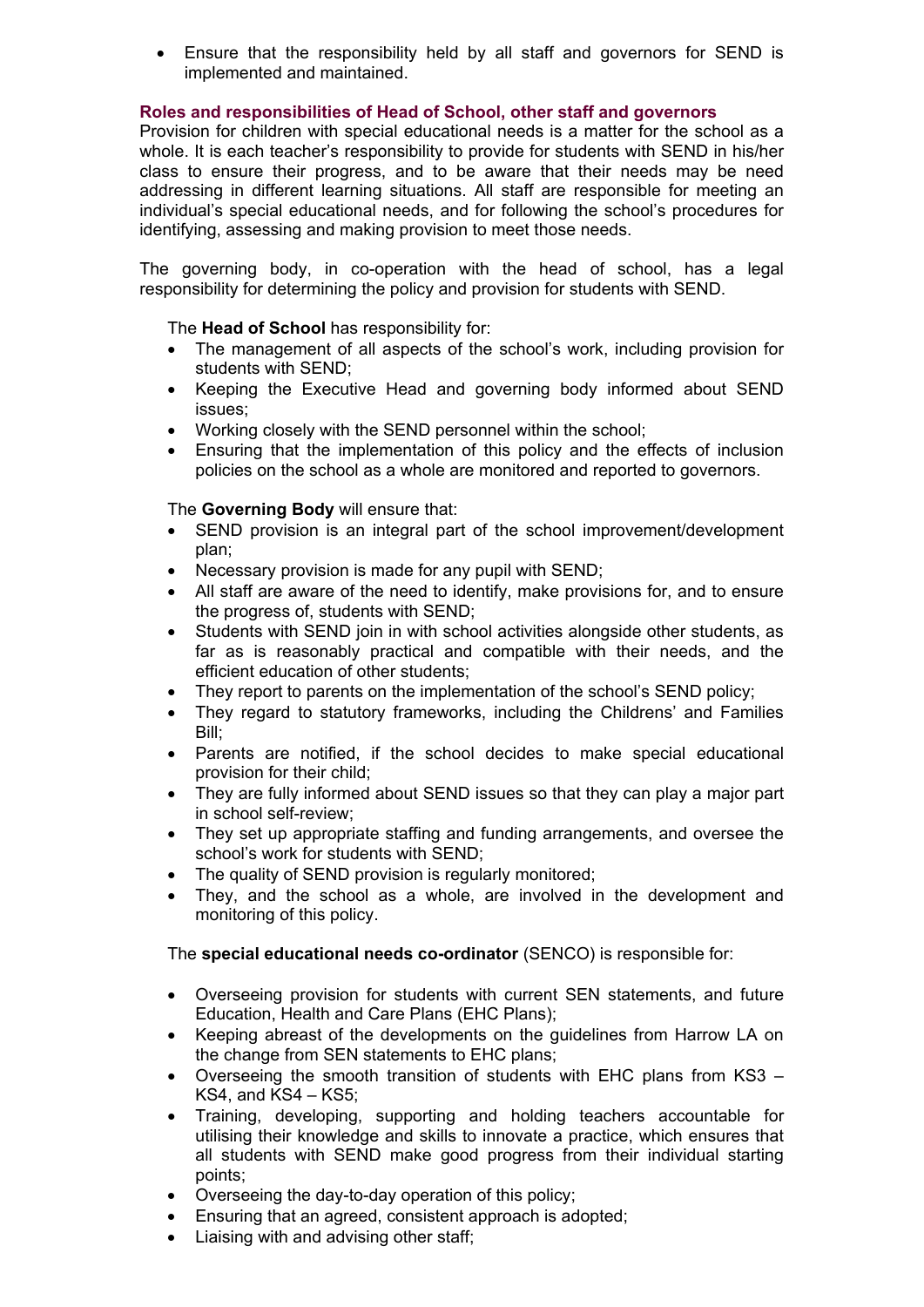- Helping staff to identify students with SEND through sharing the student personal profiles and relevant information provided by health and social services;
- Actioning detailed assessments and observations of students with specific learning problems with the Home School EP;
- Co-ordinating the provision for students with SEND, including administering reading test;
- Supporting class teachers in devising strategies when necessary, assisting in the drawing up of personal student profiles (PSPs), setting targets appropriate to the needs of the students, and advising on appropriate resources and materials for use with students with SEND, and on the effective use of such materials and personnel in the classroom;
- Liaising closely with parents of students with SEND, so that they are aware of the strategies that are being used and are involved as partners in the process;
- Liaising with outside agencies, including Educational psychologists, Speech and Language therapists, Visual and Hearing Impairment specialists; arranging meetings, and providing a link between these agencies, class teachers and parents;
- Maintaining the school's SEND register and records;
- Assisting in the monitoring and evaluation of progress of students with SEND through the use of school assessment information, e.g. class-based assessments/records and so on;
- Contributing to the in-service training of staff;
- Liaising with the SENCOs in partner schools to help provide a smooth transition;
- Work in partnership with home and other schools within HCTSA to review and share good practice;
- Attending the Harrow Inclusion Panel at Bentley Wood termly.

#### **Class teachers** are responsible for:

- The progress of students with SEND in the classroom, and for providing an appropriately differentiated curriculum. They can draw on the SENCO for advice on assessment and strategies to support inclusion;
- Making themselves aware of this policy, and the procedures for identifying, monitoring, supporting, and ensuring the progress of, students with SEND;
- Giving feedback to parents of students with SEND.

# **Learning support staff/Learning Champions** should:

- Be fully aware of this policy and the procedures for identifying, assessing, making provision, and ensuring the progress of, students with SEND;
- Use the school's procedures for giving feedback to teachers about students' progress and responses to tasks and strategies.

# **Arrangements for complaints**

Should students or parents/carers be dissatisfied with any aspect of provision, they should discuss the problem with a tutor/mentor in the first instance, or the SENCO.

# **Arrangements for monitoring and evaluation**

The success of the school's SEND policy and provision is evaluated through school self-evaluation and reporting activities, such as:

- Monitoring of classroom practice by the SENCO and subject coordinators;
- Analysis of student tracking data and test results for individual students and cohorts;
- Value-added data for students on the inclusion register;
- Termly monitoring of procedures and practice by the SEND governor;